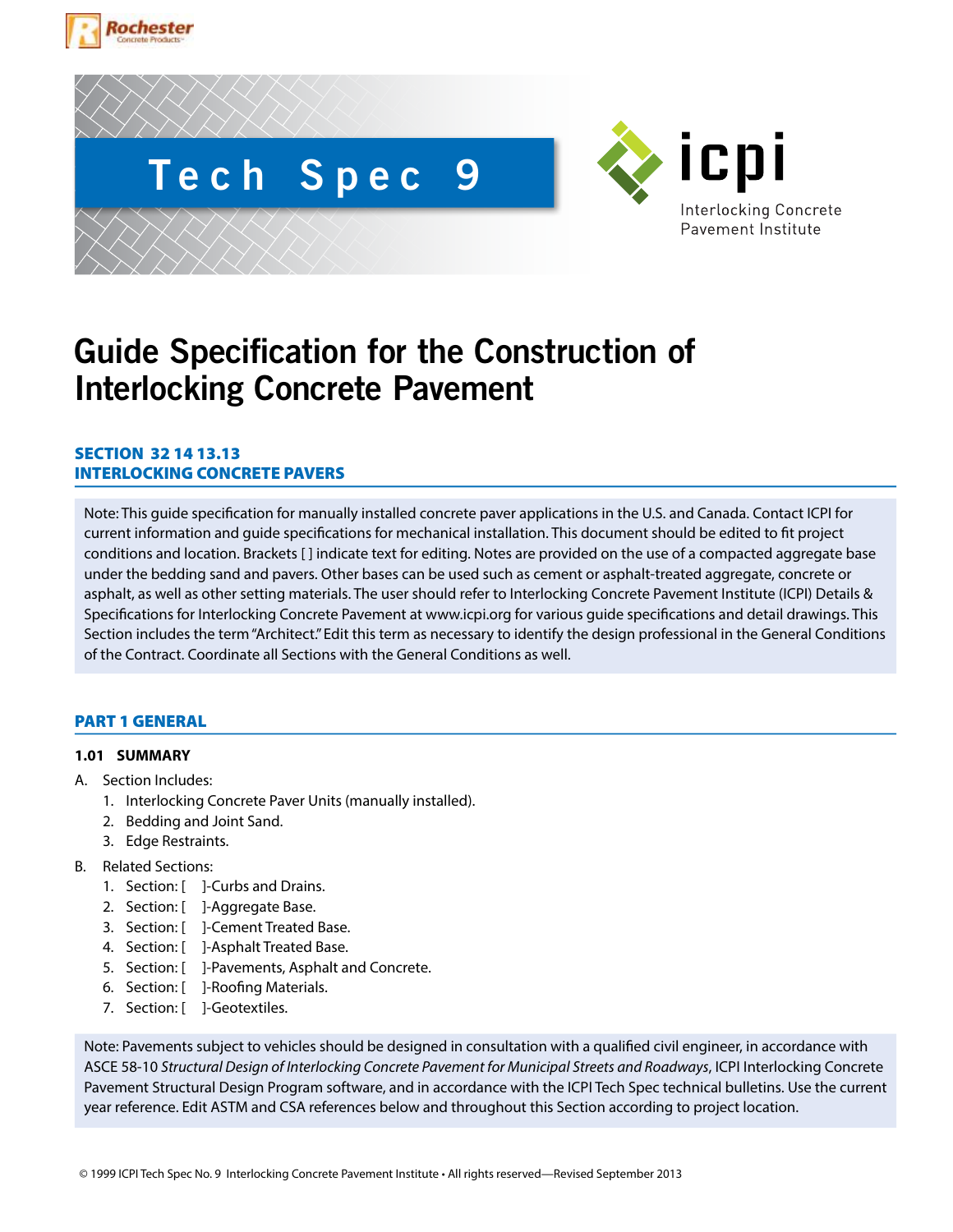# **1.02 REFERENCES**

- A. American Society for Testing and Materials (ASTM):
	- 1. ASTM C 33, Standard Specification for Concrete Aggregates.
	- 2. ASTM C 136, Standard Test Method for Sieve Analysis of Fine and Coarse Aggregates.
	- 3. ASTM C 140, Standard Test Methods for Sampling and Testing Concrete Masonry Units and Related Units.
	- 4. ASTM C 144, Standard Specification for Aggregate for Masonry Mortar.
	- 5. ASTM C 936, Standard Specification for Solid Concrete Interlocking Paving Units.
	- 6. ASTM C 979, Pigments for Integrally Colored Concrete.
	- 7. ASTM D 698, Standard Test Method for Laboratory Compaction Characteristics of Soil Using Standard Effort (12,000 ftlbf/ft3 (600 kN-m/m 3 )).
	- 8. ASTM D 1557, Test Method for Laboratory Compaction Characteristics of Soil Using Modified Effort (56,000 ft-lbf/ft<sup>3</sup> (2,700 kN-m/m3 )).
	- 9. ASTM D 2940, Specification for Graded Aggregate Material for Bases or Subbases for Highways or Airports.
- B. Canadian Standards Association (CSA):
	- 1. A231.2, Precast Concrete Pavers.
	- 2. A23.2A, Sieve Analysis of Fine and Coarse Aggregates.
	- 3. A23.1-FA1, Concrete Materials and Methods of Concrete Construction.
	- 4. A179, Mortar and Grout for Unit Masonry.
- C. Interlocking Concrete Pavement Institute (ICPI):
- 1. ICPI *Tech Spec* technical bulletins.
- D. American Society of Civil Engineers (ASCE)
	- 1. 58-10 Structural Design of Interlocking Concrete Pavement for Municipal Streets and Roadways

# **1.03 SUBMITTALS**

- A. In accordance with Conditions of the Contract and Division 1 Submittal Procedures Section.
- B. Manufacturer's drawings and details: Indicate perimeter conditions, relationship to adjoining materials and assemblies, [expansion and control joints,] concrete paver [layout,] [patterns,] [color arrangement,] installation [and setting] details.
- C. Sieve analysis per [ASTM C 136][CSA A23.2A] for grading of bedding and joint sand.
- D. Concrete pavers:
	- 1. [Four] representative full-size samples of each paver type, thickness, color, finish that indicate the range of color variation and texture expected in the finished installation. Color(s) selected by [Architect] [Engineer] [Landscape Architect] [Owner] from manufacturer's available colors.
	- 2. Accepted samples become the standard of acceptance for the work.
	- 3. Test results from an independent testing laboratory for compliance of paving unit requirements to [ASTM C 936][CSA A231.2].
	- 4. Manufacturer's catalog product data, installation instructions, and material safety data sheets for the safe handling of the specified materials and products.
- E. Paver Installation Subcontractor:
	- 1. A copy of Subcontractor's current certificate from the Interlocking Concrete Pavement Institute Concrete Paver Installer Certification program.

Note: ICPI certifies that installers have passed an exam on installation knowledge and does not certify or guarantee the quality of installation. Job references should be carefully reviewed and verified to assist in identifying competent contractors.

2. Job references from projects of a similar size and complexity. Provide Owner/Client/General Contractor names and phone numbers.

# **1.04 QUALITY ASSURANCE**

- A. Paving Subcontractor Qualifications:
	- 1. Utilize an installer having successfully completed concrete paver installation similar in design, material, and extent indicated on this project.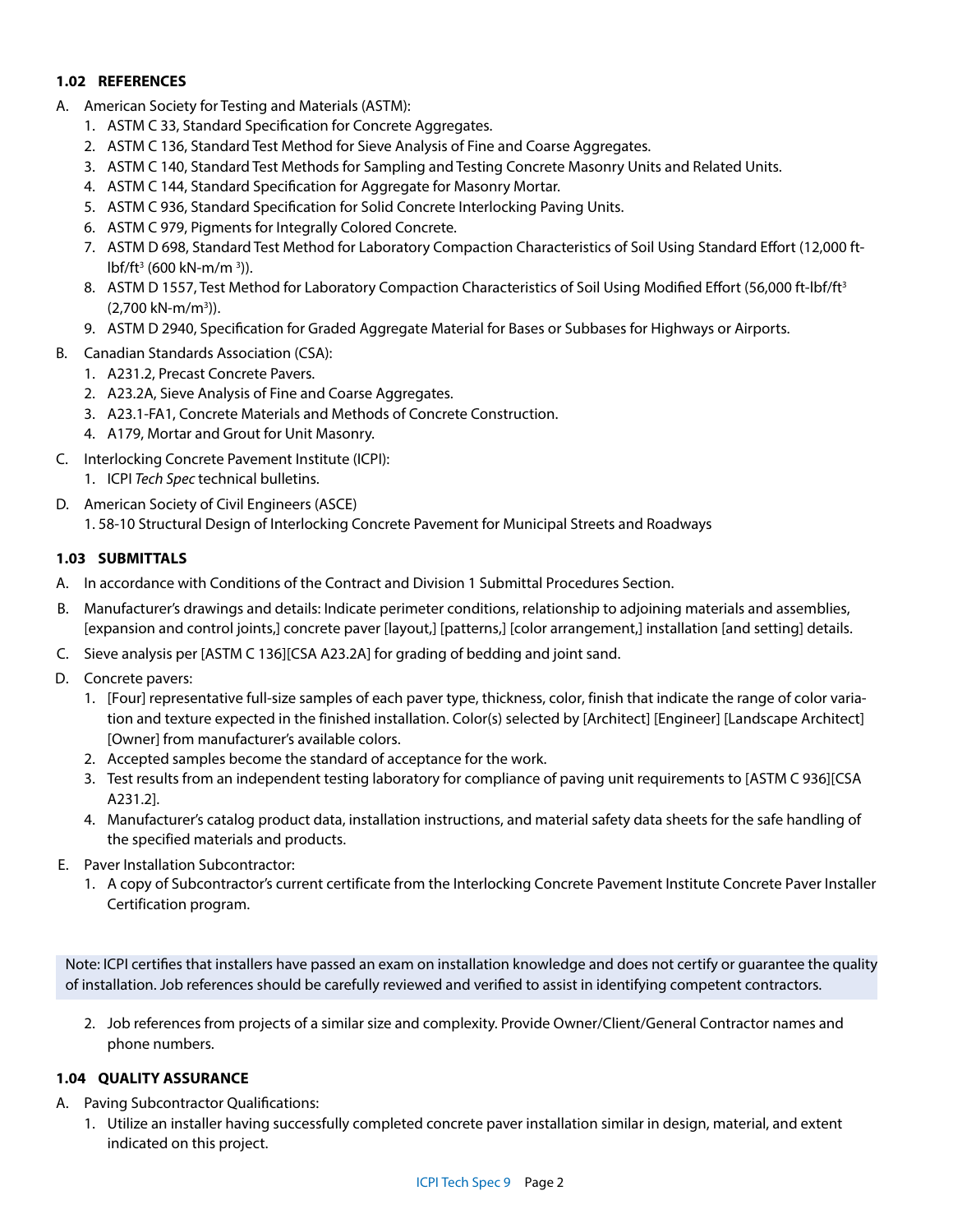- 2. Utilize an installer holding a current certificate from the Interlocking Concrete Pavement Institute Concrete Paver Installer Certification program.
- B. Regulatory Requirements and Approvals: [Specify applicable licensing, bonding or other requirements of regulatory agencies.].
- C. Mock-Ups:

Note: A site visit and approval by the owner's representative during the first day of paving may substitute for a mock-up.

- 1. Install a 7 ft x 7 ft  $(2 \times 2 \text{ m})$  paver area.
- 2. Use this area to determine surcharge of the bedding sand layer, joint sizes, lines, laying pattern(s), color(s) and texture of the job.
- 3. Evaluate the need for protective pads when compacting paving units with architectural finishes.
- 4. This area will be used as the standard by which the work will be judged.
- 5. Subject to acceptance by owner, mock-up may be retained as part of finished work.
- 6. If mock-up is not retained, remove and properly dispose of mock-up.

# **1.05 DELIVERY, STORAGE & HANDLING**

- A. General: Comply with Division 1 Product Requirement Section.
- B. Refer to manufacturer's ordering instructions and lead-time requirements to avoid construction delays.
- C. Delivery: Deliver materials in manufacturer's original, unopened, undamaged containers packaging with identification labels intact.
	- 1. Coordinate delivery and paving schedule to minimize interference with normal use of buildings adjacent to paving.
	- 2. Deliver concrete pavers to the site in steel banded, plastic banded or plastic wrapped packaging capable of transfer by fork lift or clamp lift.
	- 3. Unload pavers at job site in such a manner that no damage occurs to the product.
- D. Storage and Protection: Store materials protected such that they are kept free from mud, dirt, and other foreign materials. [Store concrete paver cleaners and sealers per manufacturer's instructions.]

# **1.06 PROJECT/SITE CONDITIONS**

- A. Environmental Requirements:
	- 1. Do not install sand or pavers during heavy rain or snowfall.
	- 2. Do not install sand and pavers over frozen base materials.
	- 3. Do not install frozen sand or saturated sand.
	- 4. Do not install concrete pavers on frozen or saturated sand.

# **1.07 MAINTENANCE**

A. Extra Materials: Provide [Specify area] [Specify percentage] additional material for use by owner for maintenance and repair.

# PART 2 PRODUCTS

# **2.01 INTERLOCKING CONCRETE PAVERS**

Note: In addition to ASTM or CSA conformance, ASCE 58-10 recommends a maximum 3:1 aspect ratio (length ÷ thickness) and a minimum 3<sup>1</sup>/<sub>8</sub> in. (80 mm) thickness for vehicular applications. Residential driveways should use a minimum 2<sup>3</sup>/<sub>8</sub> in. (60 mm) thick units with a maximum 4:1 aspect ratio.

- A. Manufacturer: [Specify ICPI member manufacturer name.].
	- 1. Contact: [Specify ICPI member manufacturer contact information.].
- B. Interlocking Concrete Paver Units, including the following:
	- 1. Paver Type: [Specify name of product group, family, series, etc.].
		- a. Material Standard: Comply with material standards set forth in [ASTM C 936][CSA A231.2].
		- b. Color [and finish]: [Specify color.] [Specify finish].
		- c. Color Pigment Material Standard: Comply with ASTM C 979.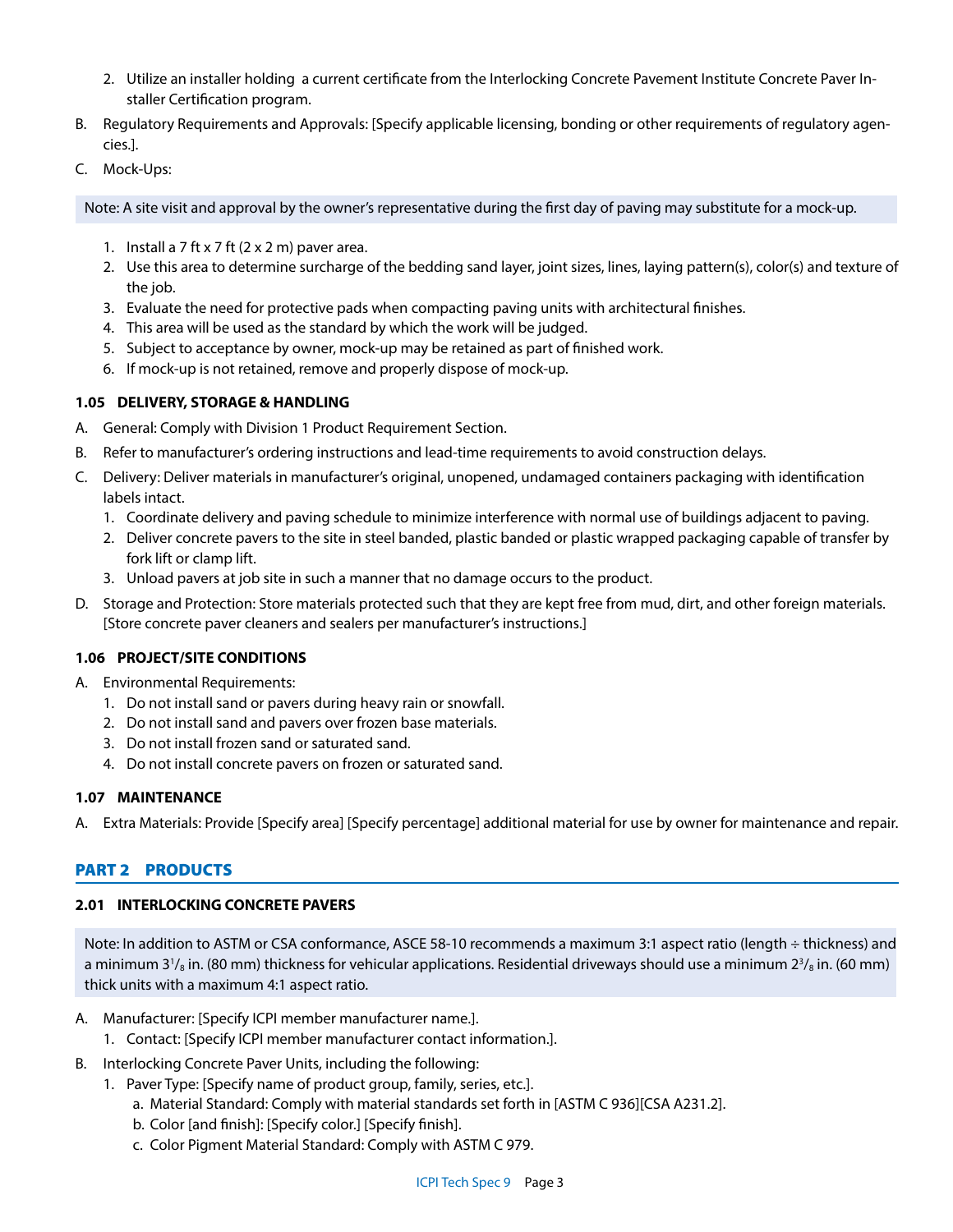Note: Concrete pavers may have spacer bars on each unit. Spacer bars are recommended for mechanically installed pavers and for those in heavy vehicular traffic. Manually installed pavers may be installed with or without spacer bars. Verify with manufacturers that overall dimensions do not include spacer bars.

d. Size: [Specify.] inches [({Specify.}mm)] x [Specify.] inches [({Specify}mm)] x [Specify.] inches [({Specify.} mm)] thick.

Note: For ASTM C 936 use the following material characteristics:

- e. Average Compressive Strength: 8,000 psi (55 MPa) with no individual unit under 7,200 psi (50 MPa).
- f. Average Water Absorption (ASTM C 140): 5% with no unit greater than 7%.
- g. Freeze/Thaw Resistance (ASTM C 1645): Resistant to 50 freeze-thaw cycles while immersed in water or a 3% saline solution (depending on conditions during service life) with no greater mass lost than 225 g/m<sup>2</sup> of surface area after 28 cycles, or 500 g/m2 after 49 cycles. Freeze-thaw testing requirements shall be waived for applications not exposed to freezing conditions.

Note: For CSA A231.2 use the following material characteristics:

- h. Minimum average cube compressive strength of 7,250 psi (50 MPa) for laboratory cured specimens or 5,800 psi (40 MPa) for unconditioned field samples.
- i. Resistance to 28 freeze-thaw cycles while immersed in a 3% saline solution with no greater mass lost than 225 g/m<sup>2</sup> of surface area after 28 years, or 500 g/m<sup>2</sup> after 49 cycles.

## **2.02 PRODUCT SUBSTITUTIONS**

A. Interlocking concrete pavers: as specified or approved equal.

#### **2.03 BEDDING AND JOINT SAND**

- A. Provide bedding and joint sand as follows:
	- 1. Clean, non-plastic, free from deleterious or foreign matter, symmetrically shaped, natural or manufactured from crushed rock.
	- 2. Do not use stone dust.
	- 3. Do not use limestone screenings or sand for the bedding that does not conform to the grading requirements of [ASTM C 33][CSA A23.1-FA1].
	- 4. Do not use mason sand, or sand conforming to [ASTM C 144][CSA A179] for the bedding sand.

Note: If the pavement will be exposed to heavy traffic with trucks, i.e., a major thoroughfare with greater than 1.5 million 18-Kip (80 kN) equivalent single axle loads, see *ICPI Tech Spec 17–Bedding Sand Selection for Interlocking Concrete Pavements in Vehicular Applications* for test methods and criteria for assessing bedding sand durability. Limestone screenings will typically not meet the durabulity requirements outlined in Tech Spec 17. However, there are some granite materials that can meet these requirements. *Tech Spec 17* recommends using concrete sand as a first preference.

4. Where concrete pavers are subject to vehicular traffic, utilize sands that are as hard as practically available.

#### *Table 1. Grading Requirements for Bedding Sand*

| <b>Gradation for Bedding Sand</b> |                        |                      |                        |  |
|-----------------------------------|------------------------|----------------------|------------------------|--|
| <b>ASTM C33</b>                   |                        | <b>CSA A23.1 FA1</b> |                        |  |
| Sieve Size                        | <b>Percent Passing</b> | Sieve Size           | <b>Percent Passing</b> |  |
| $3/8$ in. (9.5 mm)                | 100                    | $10.0$ mm            | 100                    |  |
| No. 4 (4.75 mm)                   | 95 to 100              | $5.0$ mm             | 95 to 100              |  |
| No. 8 (2.36 mm)                   | 80 to 100              | $2.5$ mm             | 80 to 100              |  |
| No. 16 (1.18 mm)                  | 50 to 85               | $1.25$ mm            | 50 to 90               |  |
| No. 30 (0.6 mm)                   | 25 to 60               | $630 \mu m$          | 25 to 65               |  |
| No. 50 (0.3 mm)                   | 5 to 30                | $315 \mu m$          | 10 to 35               |  |
| No. 100 (0.15 mm)                 | 0 to 10                | $160 \mu m$          | 2 to 10                |  |
| No. 200 (0.075 mm)                | $0$ to $1$             | $80 \mu m$           | $0$ to $1$             |  |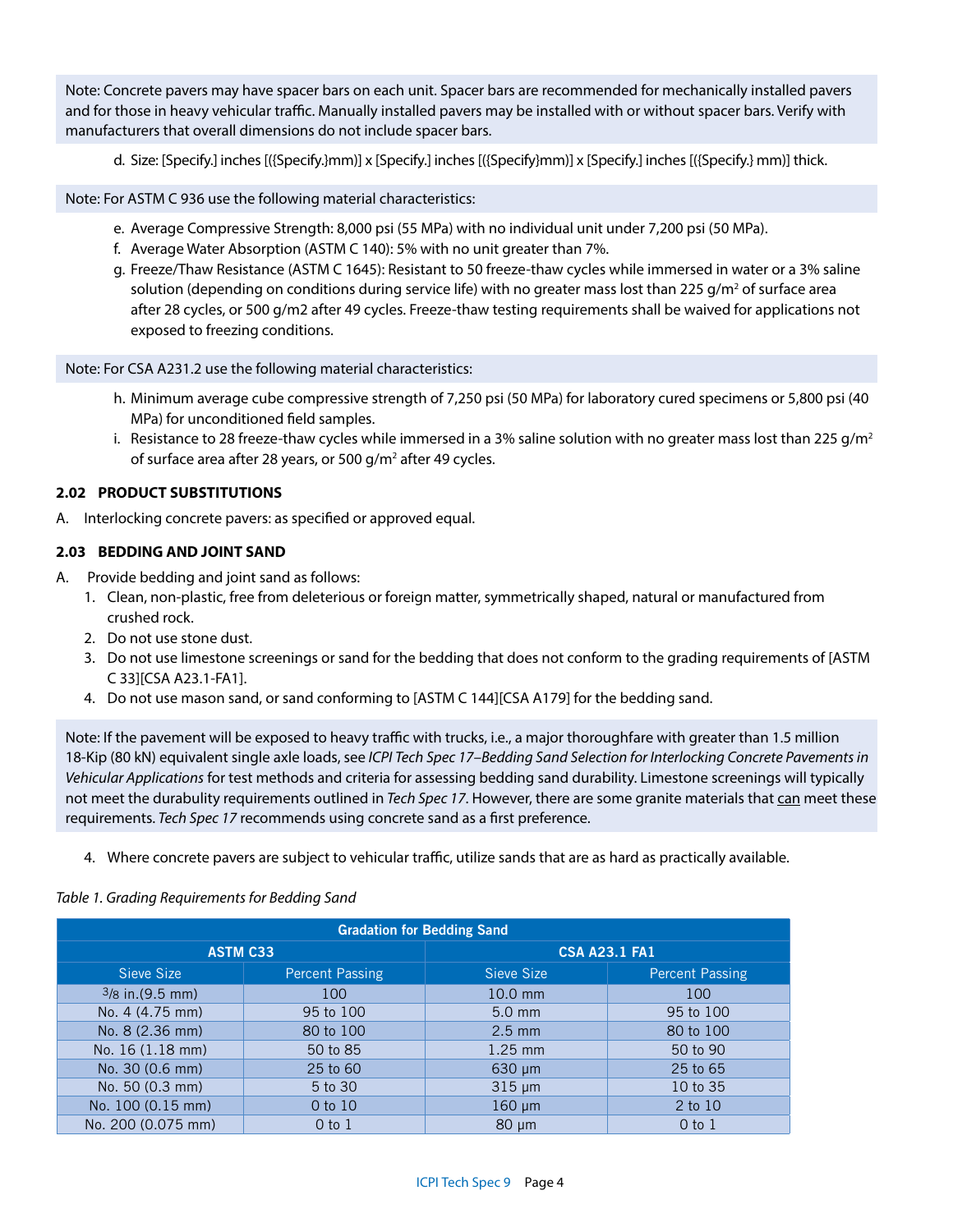Note: Bedding sands should conform to ASTM C33 or CSA A23.1 FA1 gradations for concrete sand. For ASTM C33, ICPI recommends the additional limitations on the No. 200 (0.075 mm) sieve as shown. For CSA A23.1 FA1, ICPI recommends reducing the maximum passing the 80 μm sieve from 3% to 1%.

# *Table 2. Grading Requirements for Joint Sand*

| <b>Gradation for Joint Sand</b> |                        |                 |                        |  |
|---------------------------------|------------------------|-----------------|------------------------|--|
| <b>ASTM C144</b>                |                        | <b>CSA A179</b> |                        |  |
| Sieve Size                      | <b>Percent Passing</b> | Sieve Size      | <b>Percent Passing</b> |  |
| No. 4 (4.75 mm)                 | 100                    | $5.0$ mm        | 100                    |  |
| No. 8 (2.36 mm)                 | 95 to 100              | $2.5$ mm        | 90 to 100              |  |
| No. 16 (1.18 mm)                | 70 to 100              | $1.25$ mm       | 85 to 100              |  |
| No. 30 (0.6 mm)                 | 40 to 75               | 630 µm          | 65 to 95               |  |
| No. 50 (0.3 mm)                 | 10 to 35               | $315 \mu m$     | 15 to 80               |  |
| No. 100 (0.15 mm)               | 2 to 15                | $160 \mu m$     | 0 to 35                |  |
| No. 200 (0.075 mm)              | $0$ to $5$             | $80 \mu m$      | 0 to 10                |  |

- 5. Sieve according to [ASTM C 136][CSA A23.2A].
- 6. Bedding Sand Material Requirements: Conform to the grading requirements of [ASTM C 33][CSA A23.1-FA1] with modifications as shown in Table 1.

Note: Coarser sand than that specified in Table 2 above may be used for joint sand including C 33 or A23.1 material as shown in Table 1. Use material where the largest sieve size easily enters the smallest joints. For example, if the smallest paver joints are 2 mm wide, use sand 2 mm and smaller in particle size. If C 33 or A23.1 sand is used for joint sand, extra effort may be required in sweeping material and compacting the pavers in order to completely fill the joints.

7. Joint Sand Material Requirements: Conform to the grading requirements of [ASTM C 144][CSA-A179] as shown with modifications in Table 2 or meet the requirements for bedding sand in Table 1.

Note: Specify specific components of a system, manufactured unit or type of equipment. See *ICPI Tech Spec 3–Edge Restraints for Interlocking Concrete Pavements* for guidance on selection and design of edge restraints.

# **2.04 EDGE RESTRAINTS**

- A. Where not otherwise retained, provide edge restraints installed around the perimeter of all interlocking concrete paving unit areas as follows:
	- 1. Manufacturer: [Specify manufacturer.].
	- 2. Material: [Plastic] [Concrete] [Aluminum] [Steel] [Pre-cast concrete] [Cut stone] [Concrete].
	- 3. Material Standard: [Specify material standard.].

# **2.05 ACCESSORIES**

A. Provide accessory materials as follows:

Note: Delete article below if geotextile is not used.

- 1. Geotextile:
	- a. Material Type and Description: [Specify material type and description.].
	- b. Material Standard: [Specify material standard.].
	- c. Manufacturer: [Acceptable to interlocking concrete paver manufacturer] [Specify manufacturer.].

## Note: Delete article below if cleaners, sealers, and/or joint sand stabilizers are not specified.

2. [Cleaners] [Sealers] [Joint sand stabilizers]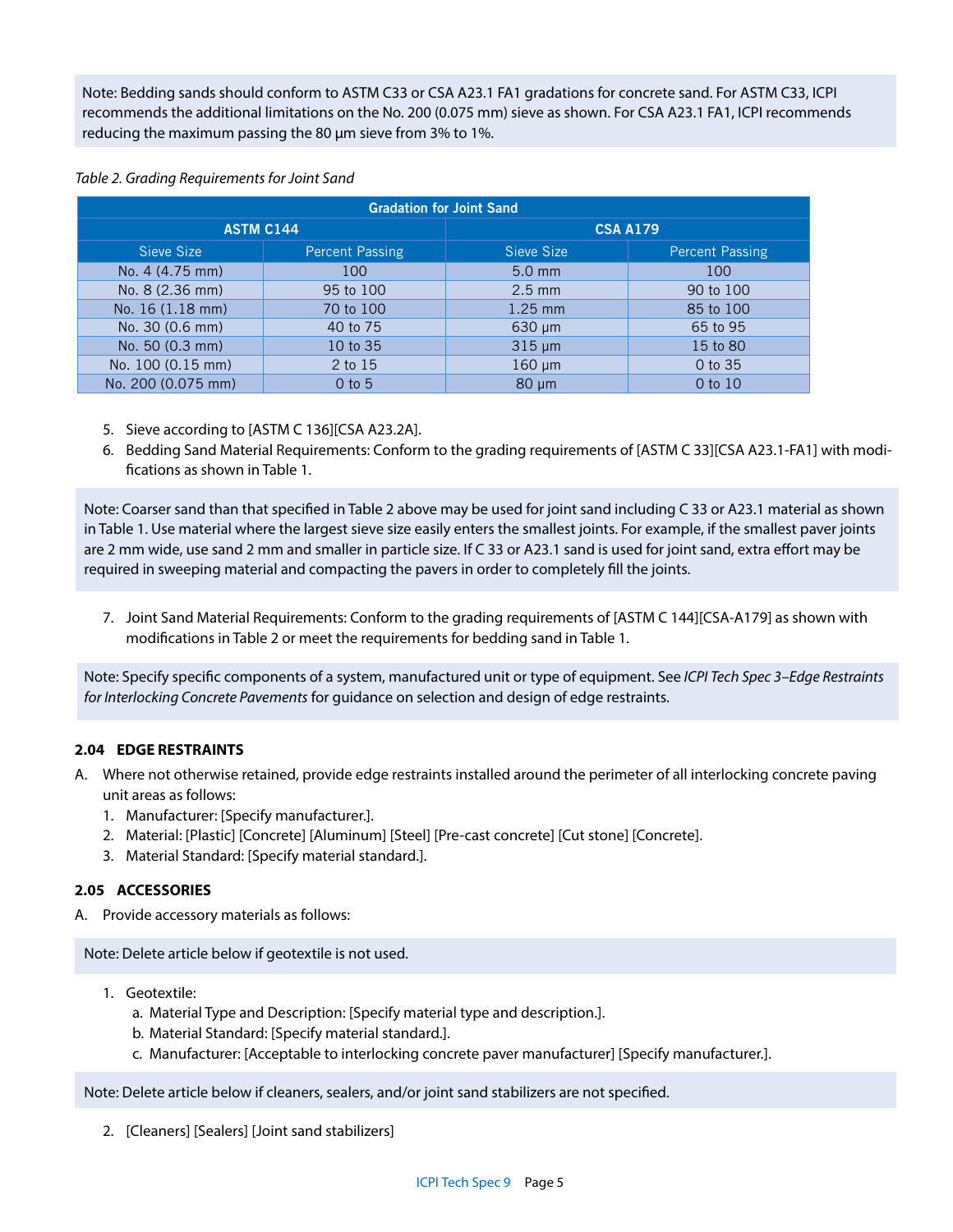- a. Material Type and Description: [Specify material type and description.].
- b. Material Standard: [Specify material standard.].
- c. Manufacturer: [Specify manufacturer.].

# PART 3 EXECUTION

## **3.01 ACCEPTABLE INSTALLERS**

A. [Specify acceptable paving subcontractors.].

## **3.02 EXAMINATION**

- A. Acceptance of Site Verification of Conditions:
	- 1. General Contractor shall inspect, accept and certify in writing to the paver installation subcontractor that site conditions meet specifications for the following items prior to installation of interlocking concrete pavers.

Note: Compaction of the soil subgrade is recommended to at least 98% standard Proctor density per ASTM D 698 for pedestrian areas and residential driveways. Compaction to at least 98% modified Proctor density per ASTM D 1557 is recommended for areas subject to heavy vehicular traffic. Stabilization of the subgrade and/or base material may be necessary with weak or saturated subgrade soils.

- a. Verify that subgrade preparation, compacted density and elevations conform to specified requirements.
- b. Verify that geotextiles, if applicable, have been placed according to drawings and specifications.

Note: Local aggregate base materials typical to those used for highway flexible pavements are recommended, or those conforming to ASTM D 2940. Compaction of aggregate is recommended to not less than 98% Proctor density in accordance with ASTM D 698 is recommended for pedestrian areas and residential driveways. Minimum 98% modified Proctor density according to ASTM D 1557 is recommended for vehicular areas. Mechanical tampers are recommended for compaction of soil subgrade and aggregate base in areas not accessible to large compaction equipment. Such areas can include that around lamp standards, utility structures, building edges, curbs, tree wells and other protrusions.

Note: Prior to screeding the bedding sand, the recommended base surface tolerance should be  $\pm$   $^{3}/_{8}$  in. (10 mm) over a 10 ft. (3 m) straight edge. See *ICPI Tech Spec 2–Construction of Interlocking Concrete Pavements* for further guidance on construction practices.

Note: The elevations and surface tolerance of the base determine the final surface elevations of concrete pavers. The paver installation contractor cannot correct deficiencies in the base surface with additional bedding sand or by other means. Therefore, the surface elevations of the base should be checked and accepted by the General Contractor or designated party, with written certification to the paving subcontractor, prior to placing bedding sand and concrete pavers.

- c. Verify that [Aggregate] [Cement-treated] [Asphalt-treated] [Concrete] [Asphalt] base materials, thickness, [compacted density], surface tolerances and elevations conform to specified requirements.
- d. Provide written density test results for soil subgrade, [aggregate] [cement-treated][asphalt-treated][asphalt] base materials to the Owner, General Contractor and paver installation subcontractor.
- e. Verify location, type, and elevations of edge restraints, [concrete collars around] utility structures, and drainage inlets.
- 2. Do not proceed with installation of bedding sand and interlocking concrete pavers until [subgrade soil and] base conditions are corrected by the General Contractor or designated subcontractor.

## **3.03 PREPARATION**

- A. Verify base is dry, certified by General Contractor as meeting material, installation and grade specifications.
- B. Verify that base [and geotextile] is ready to support sand, [edge restraints,] and, pavers and imposed loads.
- C. Edge Restraint Preparation:
	- 1. Install edge restraints per the drawings [and manufacturer's recommendations] [at the indicated elevations].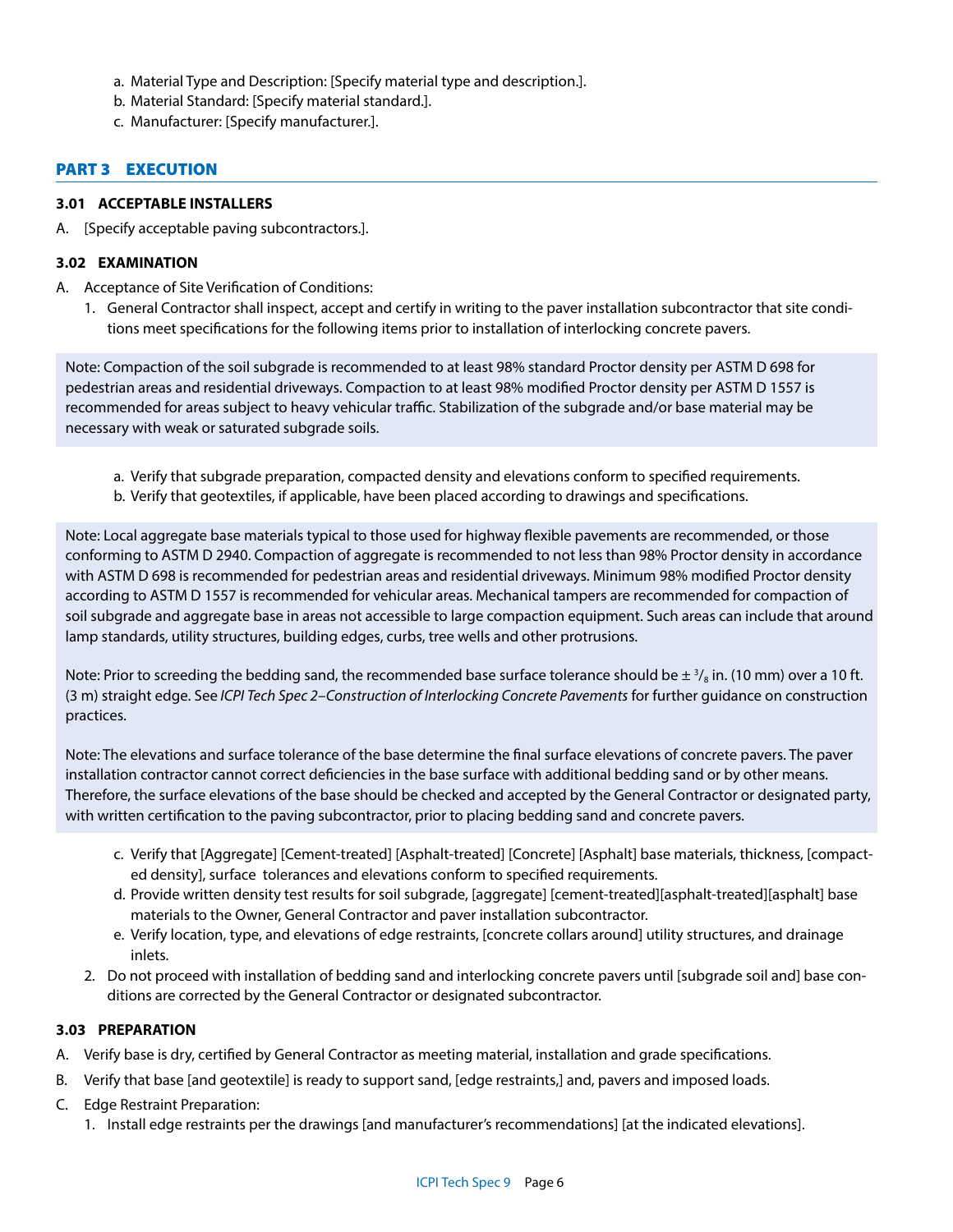Note: Retain the following two subparagraphs if specifying edge restraints that are staked into the base with spikes.

- 2. Mount directly to finished base. Do not install on bedding sand.
- 3. The minimum distance from the outside edge of the base to the spikes shall be equal to the thickness of the base.

## **3.04 INSTALLATION**

- A. Spread bedding sand evenly over the base course and screed to a nominal 1 in. (25 mm) thickness. Spread bedding sand evenly over the base course and screed rails, using the rails and/or edge restraints to produce a nominal 1 in. (25 mm) thickness, allowing for specified variation in the base surface.
	- 1. Do not disturb screeded sand.
	- 2. Screeded area shall not substantially exceed that which is covered by pavers in one day.
	- 3. Do not use bedding sand to fill depressions in the base surface.

Note: When initially placed on the bedding sand, manually installed pavers often touch each other, or their spacer bars if present. Joint widths and lines (bond lines) are straightened and aligned to specifications with pry bars as paving proceeds.

B. Lay pavers in pattern(s) shown on drawings. Make horizontal adjustments to laid pavers as required.

Note: Contact manufacturer of interlocking concrete paver units for recommended joint widths.

- C. Provide joints between pavers between [1/16 in. and 3/16 in. (2 and 5 mm)] wide. No more than 5% of the joints shall exceed  $1/4$  in. (6 mm) wide to achieve straight bond lines.
- D. Joint (bond) lines shall not deviate more than  $\pm 1/z$  in. (15 mm) over 50 ft. (15 m) from string lines.
- E. Fill gaps at the edges of the paved area with cut pavers or edge units.
- F. Cut pavers to be placed along the edge with a [double blade paver splitter or] masonry saw.

Note. Specify requirements for edge treatment in paragraph below.

- G. [Adjust bond pattern at pavement edges such that cutting of edge pavers is minimized. All cut pavers exposed to vehicular tires shall be no smaller than one-third of a whole paver.] [Cut pavers at edges as indicated on the drawings.]
- H. Keep skid steer and forklift equipment off newly laid pavers that have not received initial compaction and joint sand.
- I. Use a low-amplitude plate compactor capable of at least minimum of 5,000 lbf (22 kN) at a frequency of 75 to 100 Hhz to vibrate the pavers into the sand. Remove any cracked or damaged pavers and replace with new units.
- J. Simultaneously spread, sweep and compact dry joint sand into joints continuously until full. This will require at least 4 passes with a plate compactor. Do not compact within 6 ft (2 m) of unrestrained edges of paving units.
- K. All work within 6 ft. (2 m) of the laying face must be left fully compacted with sand-filled joints at the end of each day or compacted upon acceptance of the work. Cover the laying face or any incomplete areas with plastic sheets overnight if not closed with cut and compacted pavers with joint sand to prevent exposed bedding sand from becoming saturated from rainfall.
- L. Remove excess sand from surface when installation is complete.

Note: Excess joint sand can remain on surface of pavers to aid in protecting their surface especially when additional construction occurs after their installation. If this is the case, delete the article above and use the article below. Designate person responsible for directing timing of removal of excess joint sand.

- M. Allow excess joint sand to remain on surface to protect pavers from damage from other trades. Remove excess sand when directed by [Architect].
- N. Surface shall be broom clean after removal of excess joint sand.

## **3.05 FIELD QUALITY CONTROL**

A. The final surface tolerance from grade elevations shall not deviate more than  $\pm \frac{3}{8}$  in. (10 mm) over 10 ft (3 m). Use a straightedge, flexible straightedge or transit depending on surface slope and contours.